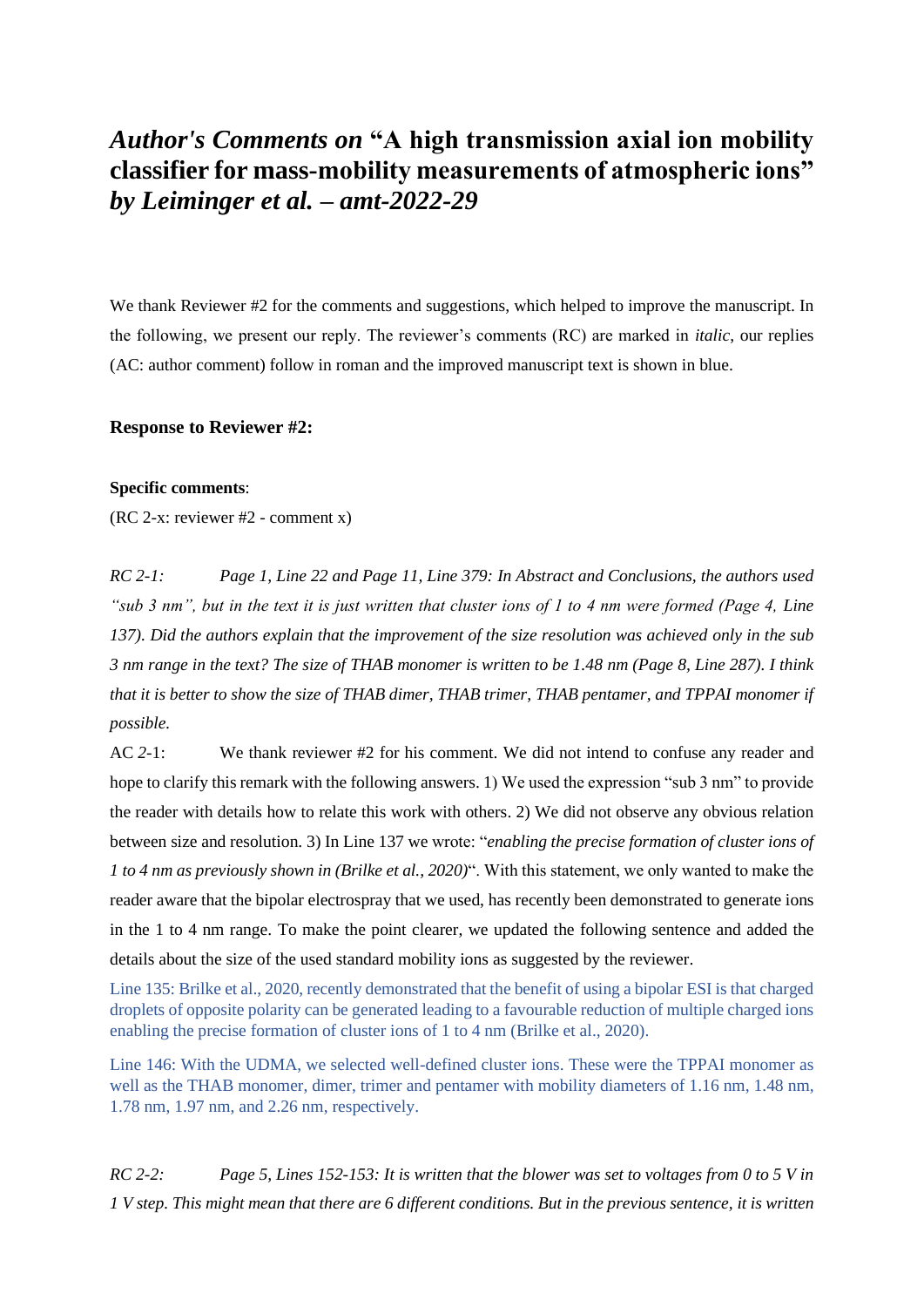*that the calibration was carried out in 5 different blower settings. Are these two sentences consistent each other?*

AC *2-*2: We thank the reviewer #2 for pointing to this inconsistency. While answering to reviewer #1's question *RC 1-1* in AC 1-1, we also explained the reason behind the difference between 6 available logical conditions and the 5 blower settings.

*RC 2-3: Page 6, Line 187: What is CFD the abbreviation of?*

AC 2-3: We thank the reviewer for this remark. We added the full title, please see below. Computational fluid dynamics (CFD) simulations

*RC 2-4: Part1) Page 6, Lines 210-211: I couldn't understand the sentence "At a medium sheath flow setting of 55 L/min the impact of aerosol flow rate becomes clear comparing the flow profiles for aerosol flows of 5 and 10 L/min". What became clear?*

AC *2-*4: We agree that the statement can be improved for better readability.

A comparison of the different aerosol flows of 5 and 10 L/min indicates how much the flow profile deviates from the desired plug flow profile for a fixed sheath flow rate.

*RC 2-4: Part 2) What is the value of Qsh at the medium sheath flow setting of 55 L/min? I supposed that it was 30 L/min of Qsh because the profile shown in the lower panel of Figure 4 was obtained with 10 L/min sample and 55 L/min sheath flow. But I might be wrong from the caption of Figure 6. If the value of Qsh at the medium sheath flow setting of 55 L/min is 10 L/min, is the lower panel of Figure 4 consist with the results of the upper panel of Figure 4? I was confused.*

AC *2-*4: We understand the confusion about Qsh. We would like to point out that the Qsh values shown in the legend of Figure 4 differ from the one in the discussion about Fig. 6. We now also realized that the values for Qsh are not in line with the values given in the caption of Fig. 6. To improve the consistency of the manuscript, we propose to update Figure 4: we remove the flow profiles of flow rates that are not used in later parts of the manuscript that could lead to confusion (lines with Qsh = 10 and 30 L/min, see in the legend). On the other hand, we would like to add the flow profile of the "maximum" flow rate setting which is discussed in the main text but missing in the figure. The lower panel of Figure 4 remains unchanged.

*RC 2-5: Page 7, Line 242: I cannot judge if it has a higher resolution at higher sheath flows or not. Did the authors calculate the resolution according to eqn. (3)? Or is the resolution derived from eqn. (3) determined mainly from z1/2?*

AC *2-*5: The resolution was calculated using equation (3) for every single ion at all tested flow settings. As we used ion mobility standards (Ude and De La Mora, 2005), we defined  $Z_{1/2}$  being equal to the mobility of the tested ion e.g.,  $Z_{1/2} = Z(THA^+) = 0.97$  cm<sup>2</sup>/Vs. The full width at half maximum of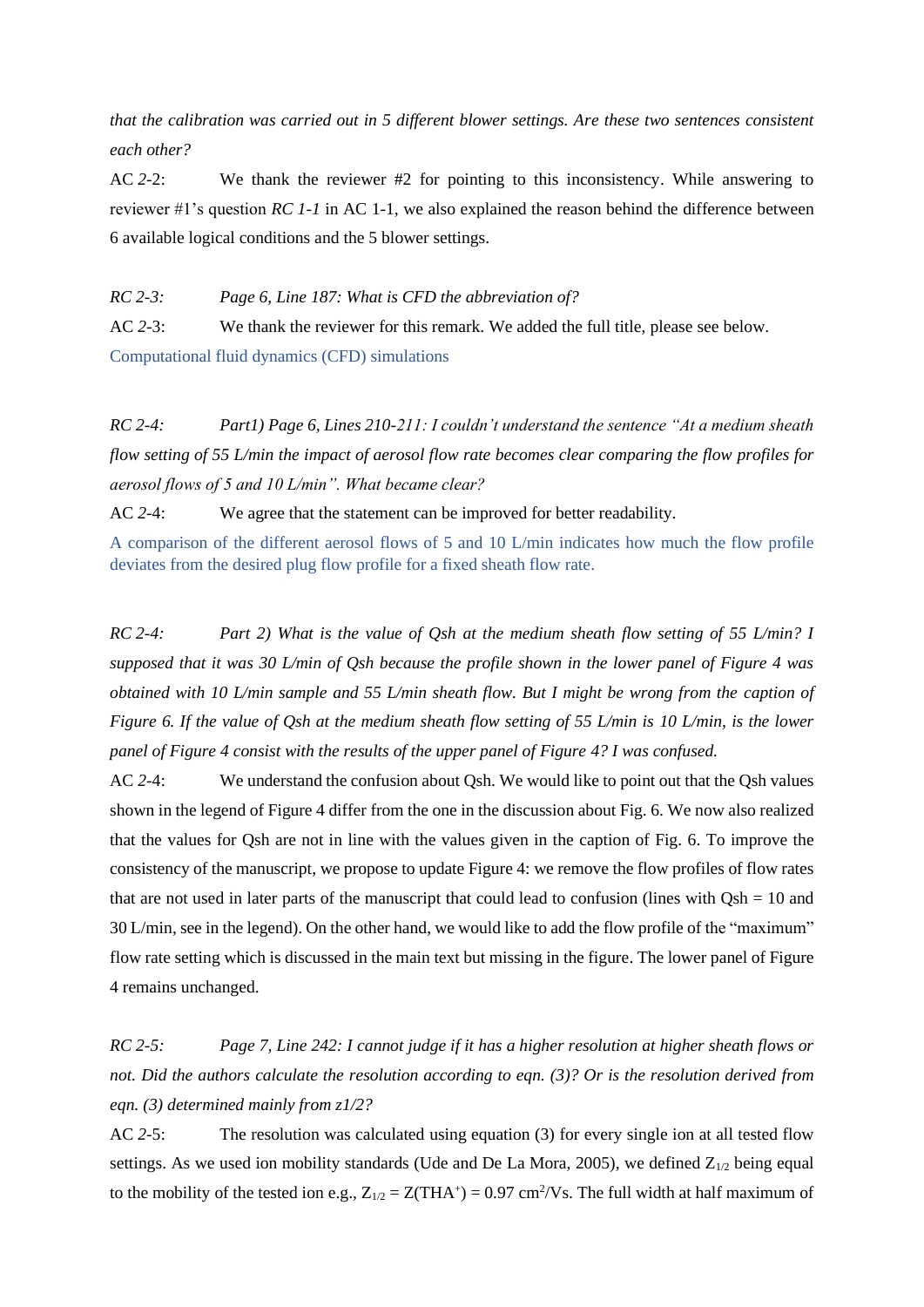$Z_{1/2}$ , which is  $\Delta Z$ , was determined using the derivative of a sigmoid fit as described in section 3.2.1. As stated earlier in the reply to reviewer #2's comment, *RC 1-5*, we will update Figure 5 to improve the understanding how we determined the resolution. That the resolution generally is higher at higher sheath flows can be taken by the increase in ratio Qsh/Qae with fixed Qae in Fig. 7 panels D, E and F.

*RC 2-6: Page 7, Lines 250-251: I felt that the phrase "the previous discussion" here is ambiguous.*

AC 2-6: We thank the reviewer for his suggestion and removed the phrase. This effect cannot be ruled out completely, but it seems to be less likely.

*RC 2-7: Page 8, Line 267: Define "U". Probably it is the same as "AMC voltage" in Figs. 5 and 6.*

AC *2-*7: The reviewer is correct, "U" is the same as "AMC voltage". We defined the expression in the main text.

With U as the voltage applied to the AMC electrode, the corrected ratio of  $N_{FCE2(U=0V)}$  to  $N_{FCE1}$  yields the transmission efficiency for a single setting.

*RC* 2-8: *Page 8, Line 286: In Figs. 5 and 6, the values of the y-axis at AMC voltage*  $\approx 0$  are *almost 1 because they are "relative" values. If the authors plot these figures with the absolute transmission efficiency in the y-axis, are values at zero AMC voltage close to 0.7? If so, this information should be better to be mentioned when the authors explain Figure 5.*

AC *2-*8: Yes, if we plot both figures with the absolute transmission efficiency on the y-axis, the values are close to 0.7 for an AMC voltage of zero. We will add the absolute values on a second y-axis on the right in Fig. 5 to give the reader an example and will mention it in the caption.

Line 442: The absolute transmission efficiency is given on the right y-axis.

Line 223: How this affects the absolute transmission can be taken from the right y-axis.

In Fig. 6, we preferentially used the relative transmission for reasons of clarity. We added this statement in the caption of Fig. 6.

For reasons of visibility, we only show the relative transmission, "fraction"; and not the absolute transmission efficiency.

*RC 2-9: Page 8, Line 290: I couldn't understand how the authors derived the value of "48.6 %". In which figure does it show?*

AC 2-9: The transmission of 48.6 % can be found in Fig. 7B for the THAB monomer, THA<sup>+</sup>, at a  $O_{\rm sh}/O_{\rm ae}$  of about 10. In line 286, we describe in two sentences how we derived the value.

Line 290: In this case, **see Fig. 7B**, the AMC offers a transmission of 48.6 % when no voltage is applied.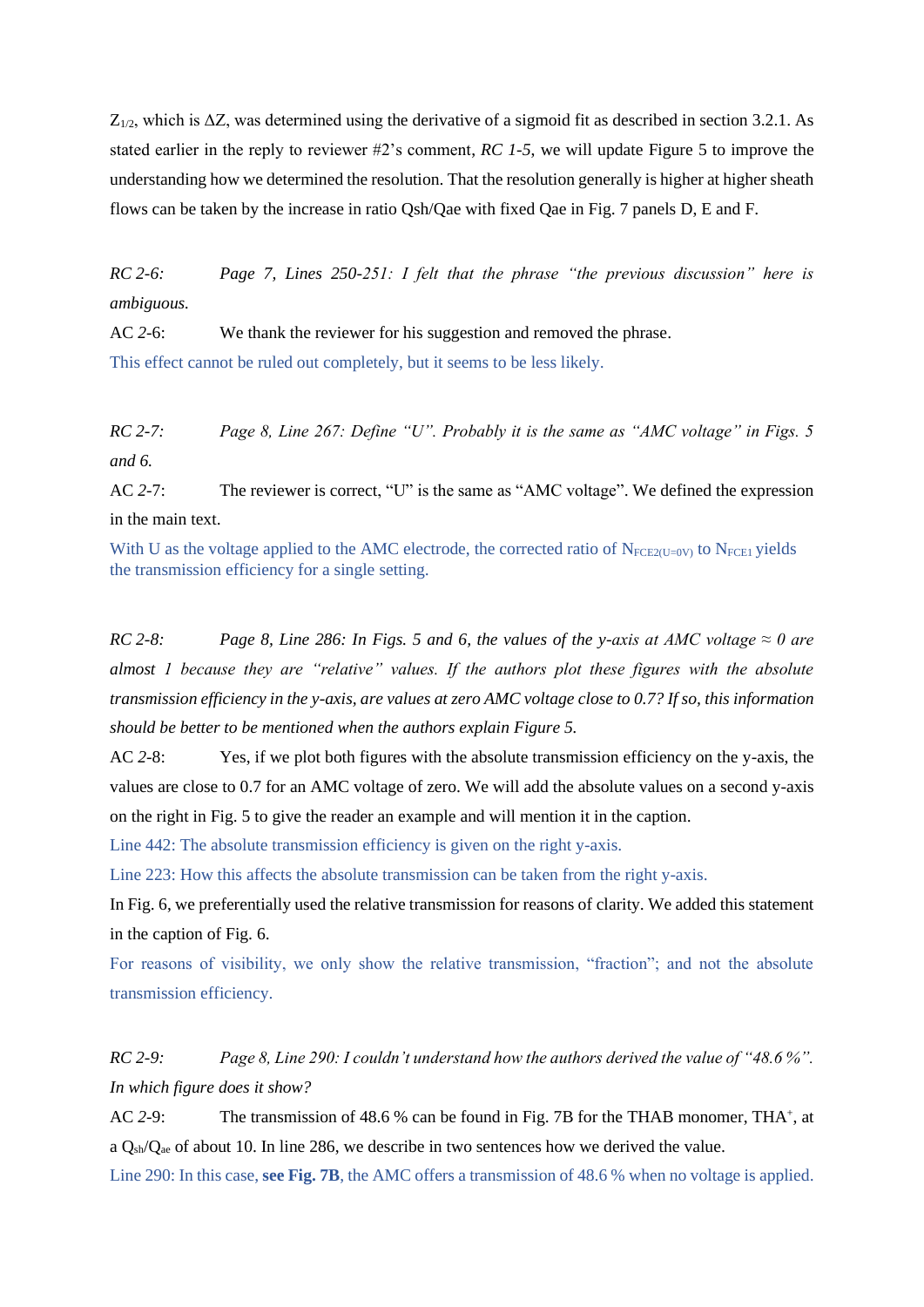*RC 2-10: Page 8, Line 293: In the text (also in Line 273), the ratio Qtotal/Qac is mentioned. However, the x-axis of Figure 7 is Qsh/Qac. Is it ok?*

AC 2-10: We thank the reviewer for making us aware of this inconsistency. The ratio of  $O_{sh}/O_{ae}$ as given in Fig. 7 is correct while it is not correct in the main text. We corrected this accordingly. In section 3.2.3:  $Q_{total}/Q_{ae}$  was replaced by  $Q_{sh}/Q_{ae}$  in the main text.

*RC 2-11: Page 10, Line 341: The results shown in this section are very interesting and valuable. I would like to know the background level of this system.*

AC *2-*11: We appreciate the reviewer's interest. The background level of the used mass spectrometer is about  $0.00025$  cm<sup>-3</sup> for 1 h integration time over a mass range up to 900 amu.

## **Technical comments:**

(Tx: technical comment x )

*RC 2-T1: Page 1, Line 21: I could not find "Surawaski et al., 2017" in References.*

AC *2-*T1: We added "Surawski et al. 2017" to the list.

Surawski, N. C., Bezantakos, S., Barmpounis, K., Dallaston, M. C., Schmidt-Ott, A., and Biskos, G.: A tunable high-pass filter for simple and inexpensive size-segregation of sub-10-nm nanoparticles, Sci. Rep., 7, 1–8, https://doi.org/10.1038/srep45678, 2017.

*RC 2-T2: Page 4, Line 129: I could not find "Fu et al., 2019" in References.*

AC *2-*T2: We added this reference to the list.

Fu, Y., Xue, M., Cai, R., Kangasluoma, J., and Jiang, J.: Theoretical and experimental analysis of the core sampling method: Reducing diffusional losses in aerosol sampling line, Aerosol Sci. Technol., 53, 793–801, https://doi.org/10.1080/02786826.2019.1608354, 2019.

*RC 2-T3: Page 5, Line 155: I could not find "Leiminger et al., 2019" in References.*

AC *2-*T3: We added it to the list.

Leiminger, M., Feil, S., Mutschlechner, P., Ylisirniö, A., Gunsch, D., Fischer, L., Jordan, A., Schobesberger, S., Hansel, A., and Steiner, G.: Characterisation of the transfer of cluster ions through an atmospheric pressure interface time-of-flight mass spectrometer with hexapole ion guides, Atmos. Meas. Tech., 12, 5231–5246, https://doi.org/10.5194/amt-12-5231-2019, 2019.

*RC* 2-T4: *Page 7, Line 257: Fig. 5*  $\rightarrow$  *Fig. 6* AC *2-*T4: We agree. We corrected it in the main text. Line 257: Fig. 6 panels C and D.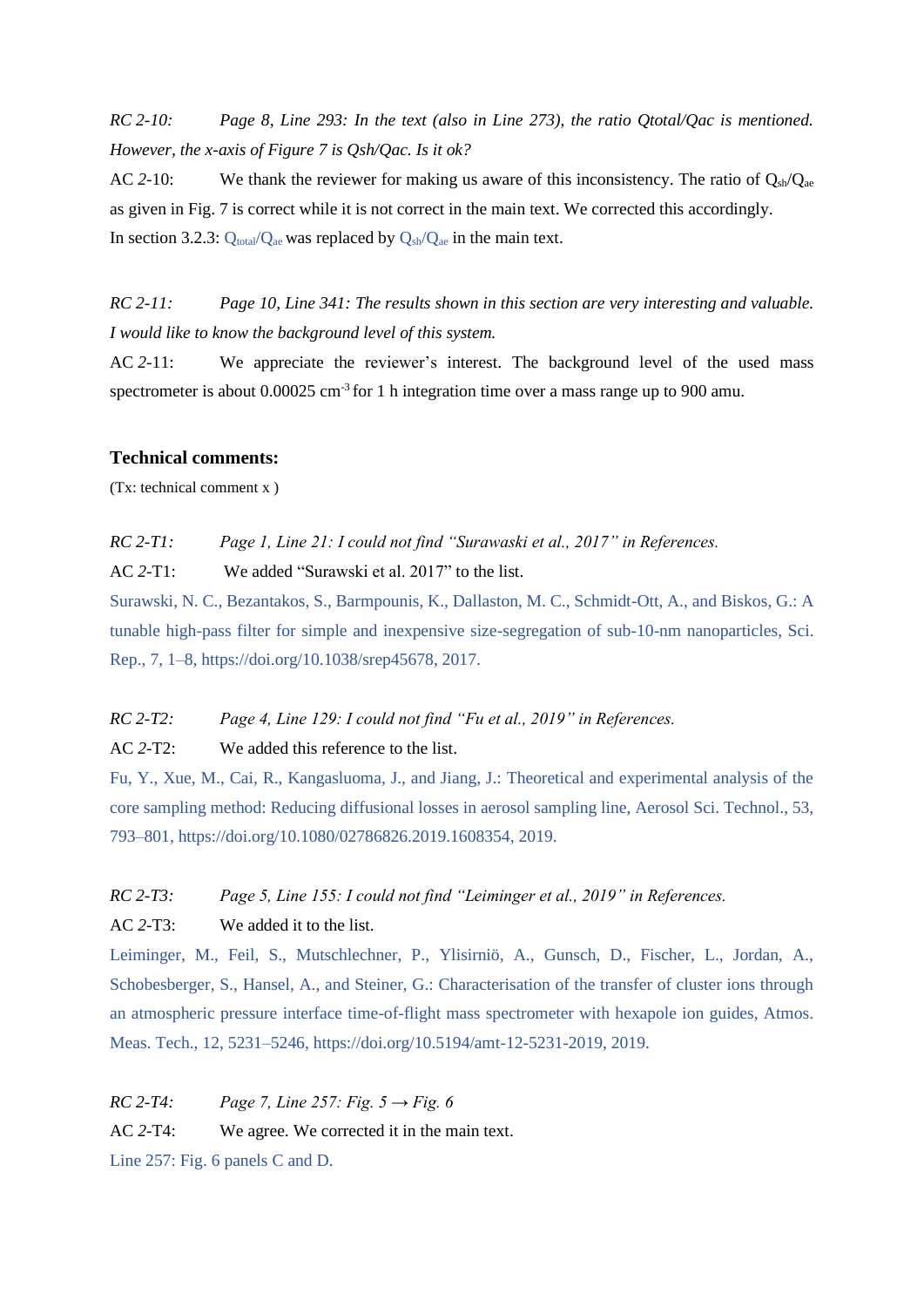*RC 2-T5: Page 8, Line 281: Surawaski et al. → Surawski et al., 2017. Is it correct?*

AC T5: We are sorry, but we cannot find the expression "Suraw**a**ski et al.". It appears to be correct in the original submission.

*RC 2-T6: Page 9, Line 310: I could not find "Tammet, 2015" in References.*

AC *2-*T6: We added this reference.

Tammet, H.: Passage of charged particles through segmented axial-field tubes, Aerosol Sci. Technol., 49, 220–228, https://doi.org/10.1080/02786826.2015.1018986, 2015.

*RC 2-T7: Page 10, Line 342: It is better to mention Fig. 3B here.*

AC *2-*T7: We agree. This improves the understanding.

Mass-mobility measurements of atmospheric ions are presented in Fig. 9. In this experiment, we used the setup depicted in Fig. 3B with the AMC coupled to inlet of the ioniAPi-TOF.

*RC 2-T8: Page 10, Lines 362 and 368: "+" should be a superscript.*

AC *2-*T8: We agree with the reviewer. We corrected the expression in the main text.

Line 362:  $C_6H_{15}N$ <sup>+</sup>H<sup>+</sup>, Line 368:  $C_{12}H_{27}N$ <sup>+</sup>H<sup>+</sup>,

*RC 2-T9: Page 19, Line 549: "Hideki Kambara" → "Kambara H." and move it to the correct position.*

AC *2-*T9: We thank the reviewer for this detail and corrected it accordingly.

Kambara, H., Mitsui, Y., and Kanomata, I.: Mass spectrometric study of ions produced in oxygen at atmospheric pressure by a collisional dissociation method, Int. J. Mass Spectrom. Ion Phys., 35, 59–72, 1980.

*RC 2-T10: Page S-2 of the Supplementary material, Line 17: I think that the explanation "the sheath flow is set to zero in the first row and increases from the second to the last row" is wrong. The results of different ions are shown in the different rows.*

AC 2-T10: The reviewer is correct. We corrected the sentence in the caption.

For each ion, the AMC voltage is scanned for different sheath flow settings (off: 0 L/min, medium: 50 L/min, high: 70 L/min, very high: 85 L/min, maximum: 105 L/min).

*RC 2-T11: Page S-2 of the Supplementary material, Line 24: A Germany sentence is inserted.* AC *2-*T11: We corrected the sentence.

In linear scale, the slope in the carried-out AMC scan of THAB monomer resembles the slopes in Figure 6 and Figure S4.